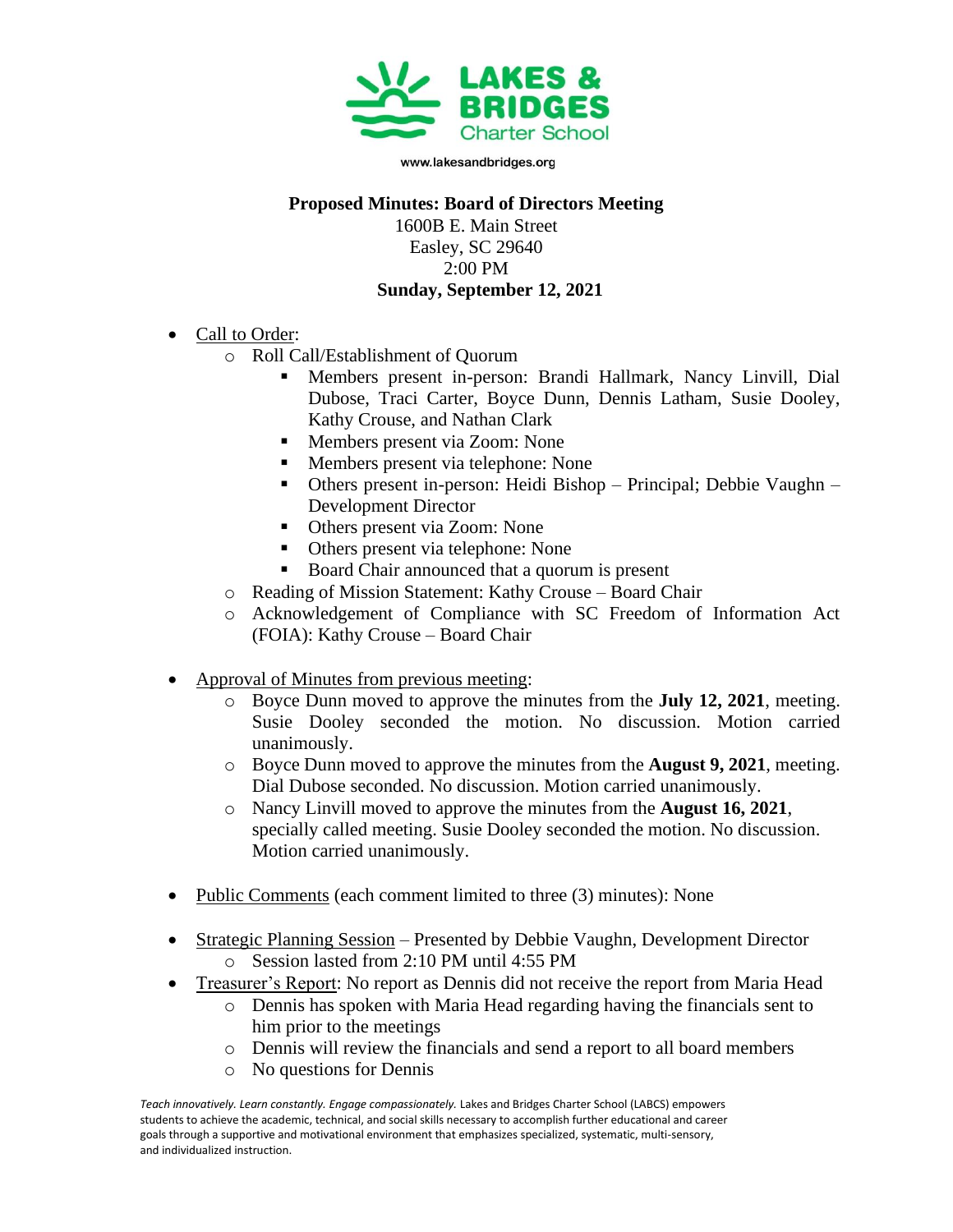

www.lakesandbridges.org

- Principal's Report: See attached report from Heidi Bishop, Principal
	- o Heidi discussed a proposed change to the quarantine requirements for a student who is a close contact with a confirmed positive case.
		- Dial Dubose moved to reduce the number of days of quarantine for a student who was in close contact with a confirmed positive case at school from fourteen (14) days to ten (10) days provided the student is required to wear a mask upon his/her return school on days 11-14. Kathy Crouse seconded the motion. No discussion. Motion carried unanimously.
	- o Heidi explained that a car club has requested to use the LABCS parking lot for a "Trunk or Treat" event. Several board members requested that Heidi confirm this is permissible with our insurance company. She will do this.
- Chairman's Report: See attached report from Kathy Crouse
- Committee Reports:
	- o *Building and Grounds*:
		- Dial Dubose met with Rex Rice to discuss the possibility of a guardrail in the front of the school. Rex gave Dial a price on it from the Highway Department. The County Transportation Committee is having a meeting on **September 21, 2021, at 4:00 PM** at which they will allocate money for projects such as this. This will be at the Pickens County Administration Building. We should send someone to present and/or answer some questions at the meeting. Boyce Dunn agreed to attend this meeting as Dial will be out of town.
	- o *Personnel Committee*: Susie Dooley, Nancy Linvill, Brandi Hallmark ■ No report at this meeting
	- o *Fundraising Committee*: Debbie Vaughn, Development Director
		- Golf tournament fundraiser will be on **October 18, 2021**; check-in at 1:00 PM and a shotgun start at 2:00 PM
		- See handouts regarding sponsorship (various levels), a sponsorship sign-up form, and a sign-up sheet for golfers
	- o *Education Committee*: Nancy Linvill, Carolyn Stroup and Susie Dooley
		- $\blacksquare$  No report this meeting
- Other Business: None
- Announcements:
	- o Next board meeting will be on **October 4, 2021, at 5:30 P.M.** and will be inperson at LABCS
	- o October is **Dyslexia awareness month**

Teach innovatively. Learn constantly. Engage compassionately. Lakes and Bridges Charter School (LABCS) empowers students to achieve the academic, technical, and social skills necessary to accomplish further educational and career goals through a supportive and motivational environment that emphasizes specialized, systematic, multi-sensory, and individualized instruction.